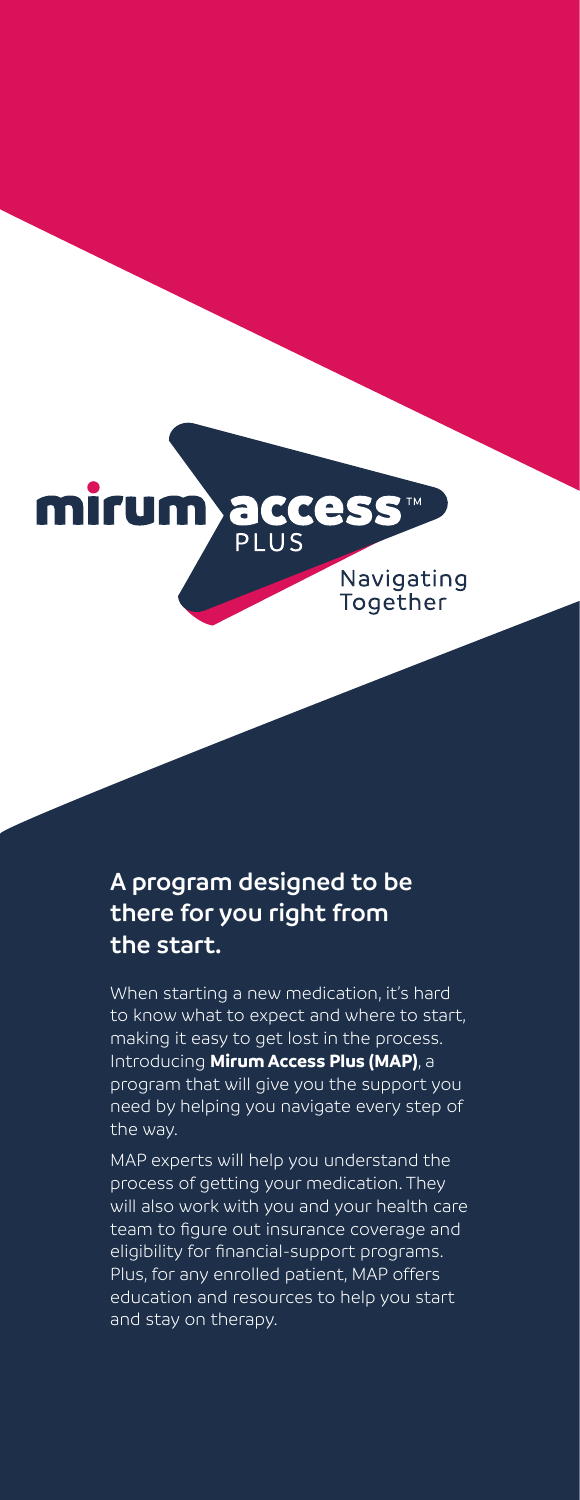# **Meet your**

## **MAP team!**

We know that as a patient or caregiver, you have a lot to manage. MAP has a team of experts to help you along the way. Together, your MAP Navigator and MAP Coordinator are focused on being there for you by delivering simple and flexible support.



#### **MAP Navigator**

A MAP Navigator is your main point of contact for answering questions and providing helpful resources. You can rest assured knowing they are experienced in providing health education and supporting people with rare diseases.



#### **MAP Coordinator**

MAP coordinators are experts in the insurance coverage process. They will be connected to you through your MAP Navigator to assist you in exploring available financial support options.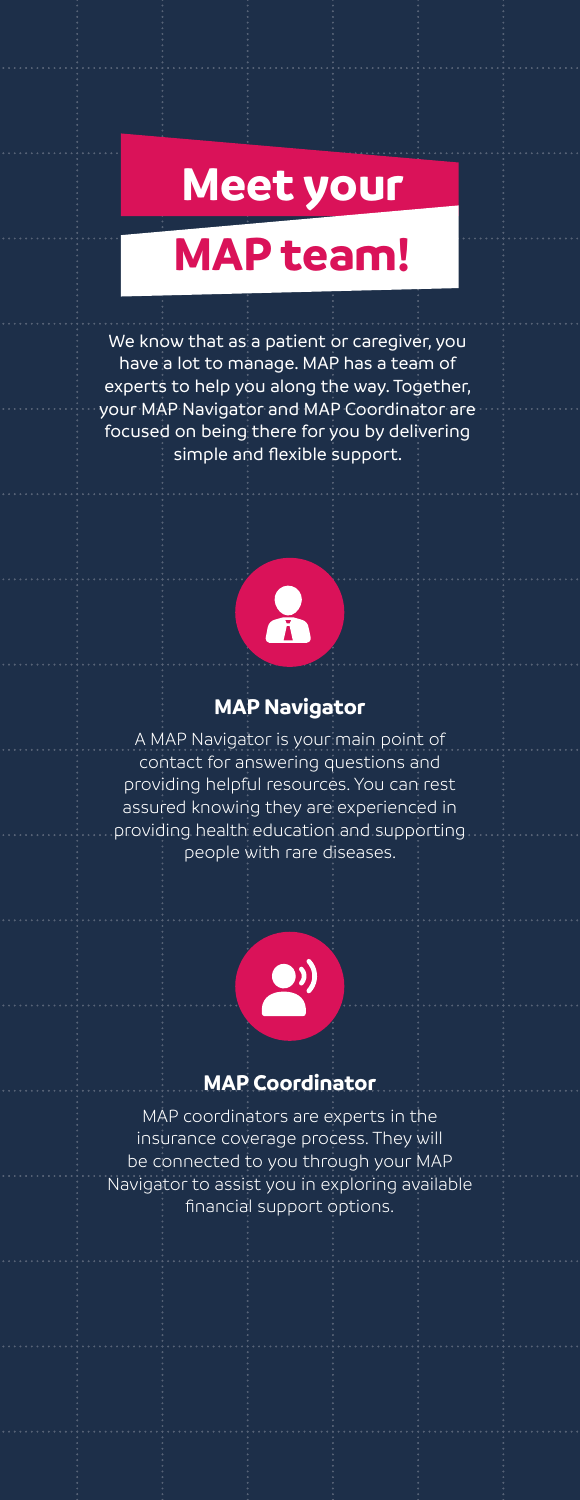## **With your MAP team by your side, you can navigate a wide range of services and support:**



#### **Insurance coverage assistance**

The steps to getting coverage for your medication can be confusing. A MAP Coordinator will work closely with your doctor's office and insurance plan to manage the process for you.



### **Financial support**

If you need assistance paying for your treatment, your MAP Coordinator will share financial support options for which you may be eligible.



#### **Coordinated delivery**

Once your prescription is approved, a full-service pharmacy will conveniently ship your medication straight to your doorstep overnight. They will also provide a pharmacist to speak with you and answer any treatment questions you may have.



### **Refill reminders and support**

When it's time for a refill, MAP will keep you on track. The MAP pharmacy will contact you with refill reminders and assist you with any additional steps needed before approving the refill.



#### **24/7 pharmacist access**

With MAP, pharmacists are available by phone, at any time of the day or night, to answer any questions you may have about your treatment.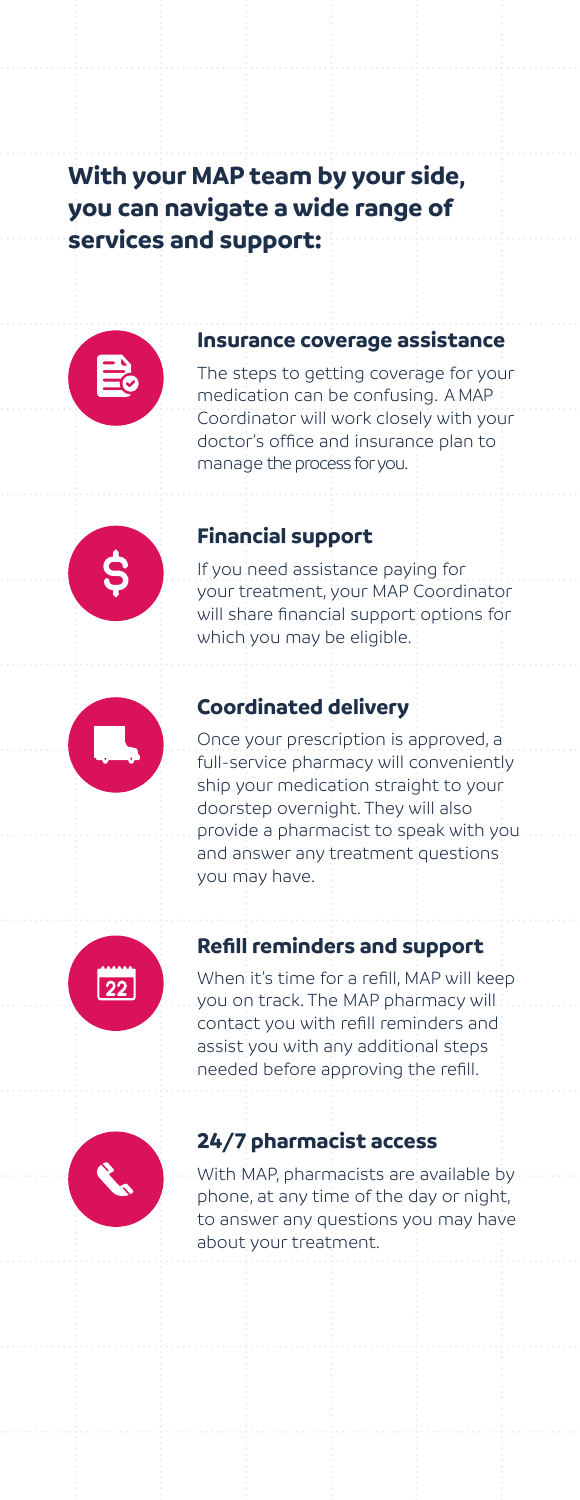# **MAP has even more to offer...**

When you enroll, MAP offers an enhanced, personalized experience that's designed to help you start and stay on therapy.

**Here's what's included at no cost to you:**

## **Personalized conversations**

Your MAP Navigator can provide support for both medication and overall wellness. Your phone conversations will be focused on your unique needs. Any details you share with your MAP Navigator will be confidential and kept in mind for your next call, so you can conveniently pick up where you left off.



## **Resources and advocacy**

Your MAP Navigator will make personal recommendations of helpful resources and symptom-tracking tools to support ongoing disease and treatment management.

## **Communication tips**

Need help talking with your health care team, friends, and family? Your MAP Navigator can help prepare you for your upcoming doctor visits by going over key points that may be important to discuss. Your MAP Navigator will also provide tips on how to ask others around you for help.



### **Educational materials**

Do you want to refer back to something you've learned or share that information with someone else? Your MAP Navigator will provide you with educational resources on topics you have discussed or need to know.



## **Ongoing support**

After you receive your medication, your dedicated MAP Navigator will work through any changes with you and help you stay on track with ongoing assistance for as long as you remain on treatment, in the manner most convenient to you.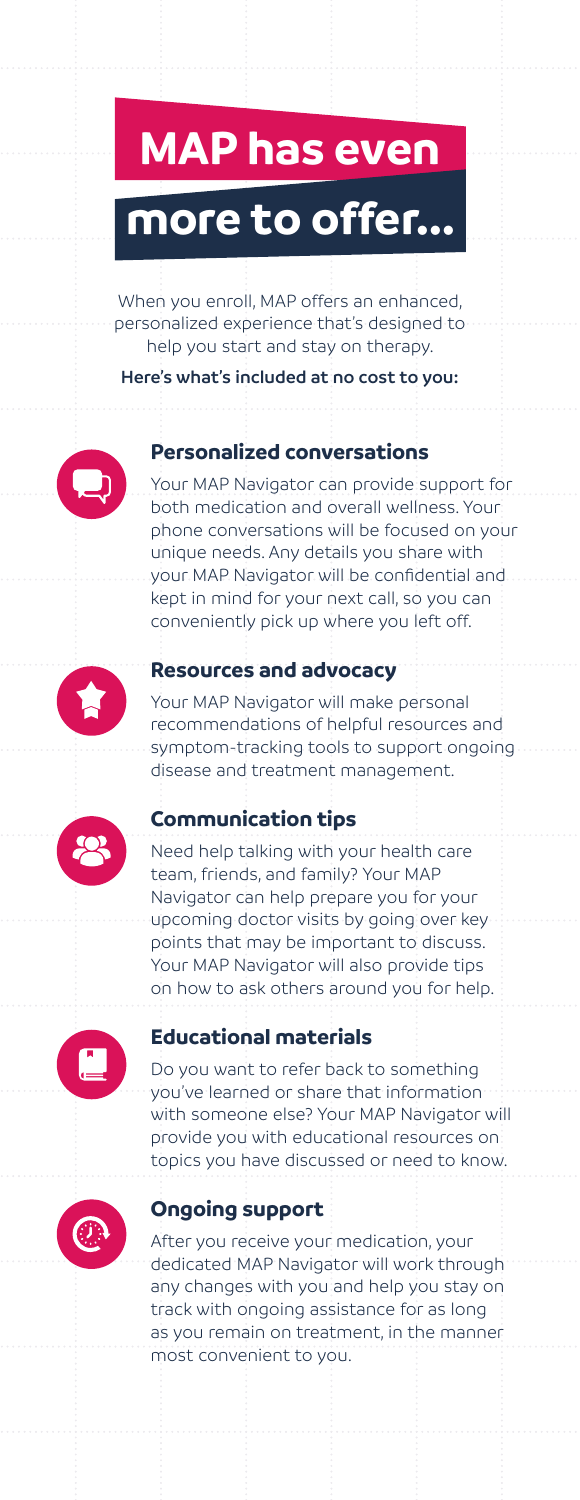## **MAP Mobile**

For busy families on the go, a convenient text messaging service makes communication with MAP even easier.

#### **Enroll in MAP Mobile to:**



Easily send MAP your insurance information to avoid delays



E-sign documents to speed up processing

## **Enroll now for convenient and flexible communication:**



Scan the QR code or text ENROLL to 1-833-MAP-4YOU (1-833-627-4968).